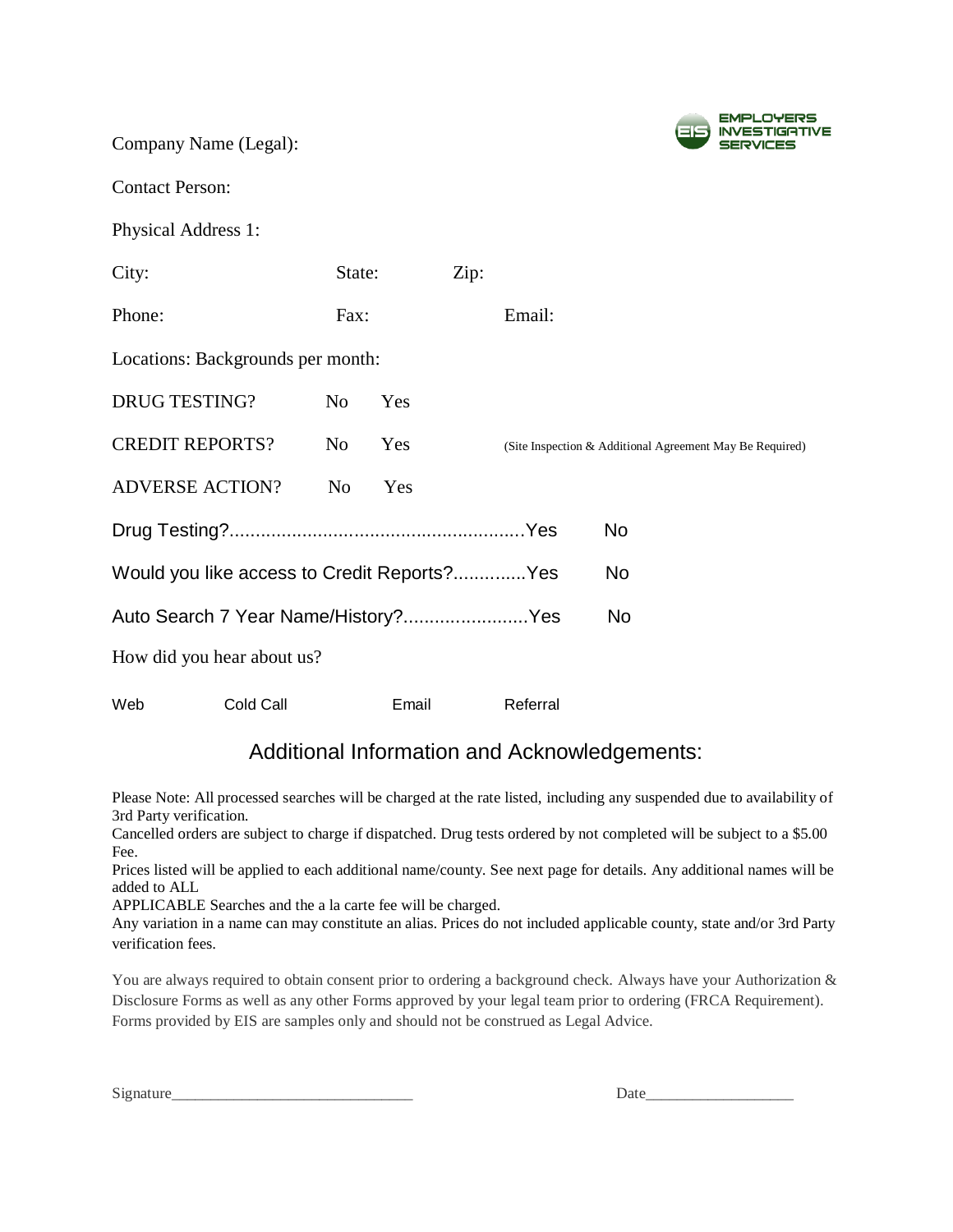

# **\*\*\*NOTICE OF STATE, COURT AND/OR INFORMATION FEES\*\*\***

Please note that any price given on the Pricing Agreement does not and cannot reflect any possible or current court, state and or information fees.

Some courts across the nation, including courts on the state and county level, charge you a fee for accessing their records. So*me NY Counties charge \$65 per name (NYOCA).*

These fees change frequently and vary drastically. It is virtually impossible for Employer's Investigative Services to keep an up to date database of these fees. However, Employer's Investigative Services strives to keep available any and all court fees up to date for their clients to review.

If you desire, an updated copy or spreadsheet of these fees are available upon request. Please contact your CSR if you request to have these fees provided to you, free of charge.

### **EMPLOYERS INVESTIGATIVE SERVICES WILL NOT BE LIABLE FOR CHARGES INCURRED BY 3RD PARTIES OR COURT FEES! THESE CHARGES WILL BE PAID BY THE CLIENT.**

By signing below, you are stating that you understand certain additional fees may be charged to you without further notice and that you agree to pay these fees.

| $\sim \cdot$<br>Signature: | Jate <sup>-</sup> |  |
|----------------------------|-------------------|--|
|                            |                   |  |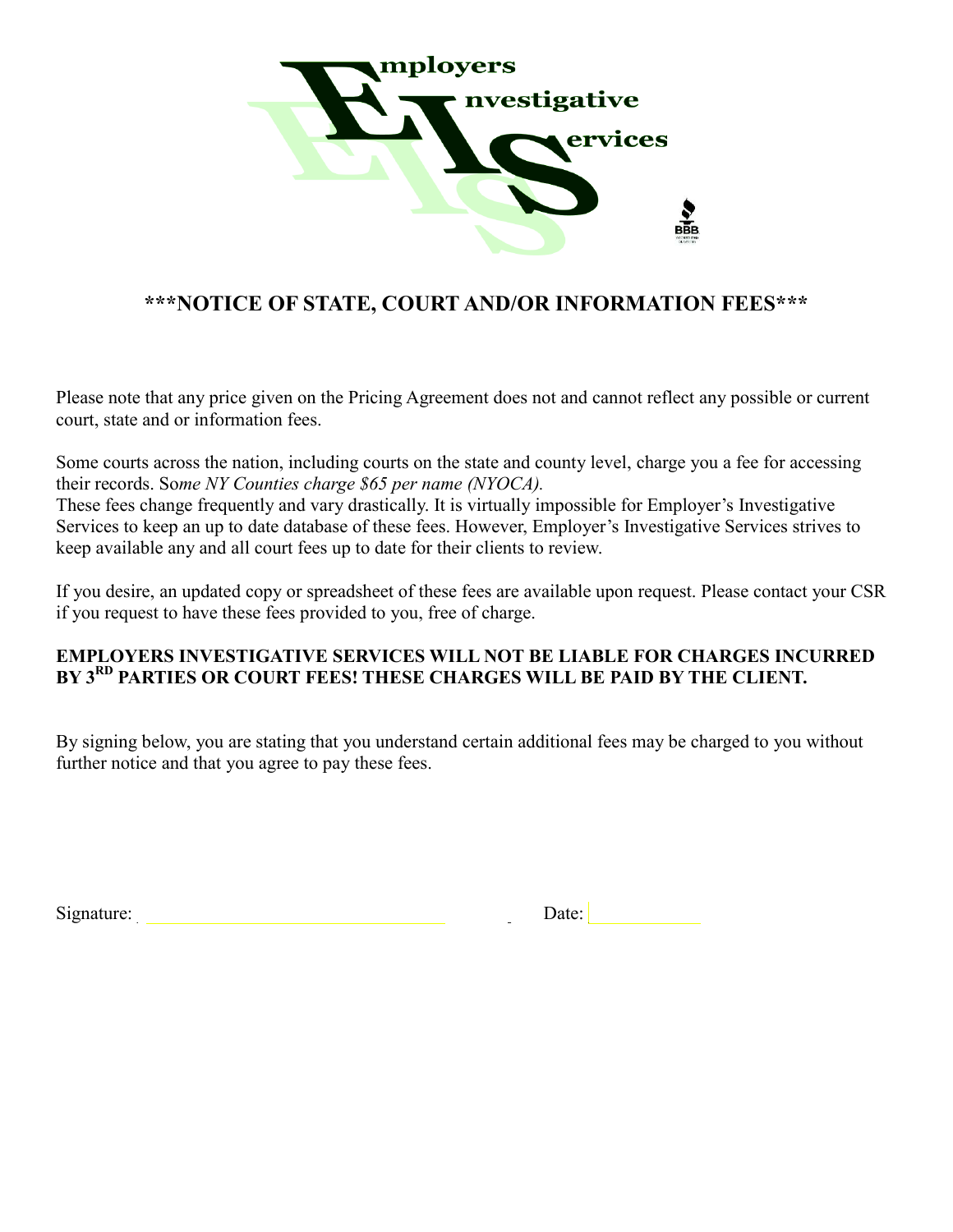

## **FCRA SERVICE AGREEMENT AND END USER CERTIFICATION**

In compliance with the Fair Credit Reporting Act ("FCRA") and applicable state laws, User hereby certifies to Employer's Investigative Services that it will comply with the following provisions:

1. **Payment Terms**: User agrees to pay Employer's Investigative Services according to the terms and conditions of the executed "Client Pricing Agreement" and Payment Arrangement Form.

2. **Access:** User has access to consumer reports, defined as ANY report used to determine an individual's eligibility, as outlined in the Fair Credit Reporting Act (FCRA), which includes employment (pre-employment, promotion, reassignment, termination, and periodic background checks), tenant screening, and/or use in connection with a financial transaction/extension of credit or the underwriting of insurance.

3. **Requesting a Consumer Report and/or Investigative Consumer Report:** User certifies that a consumer report will not be requested for employment purposes unless:

A. A clear and conspicuous disclosure, **in a document consisting solely of the disclosure**, will be made in writing to the consumer. The disclosure will explain that a consumer report and/or investigative consumer report may be obtained for employment purposes, and will be presented to the consumer before the report is procured or caused to be procured. The disclosure will satisfy all requirements identified in Section 606(a)(1) of the FCRA.

B. The consumer has authorized in writing the procurement of the report.

C. If an Investigative Consumer Report is requested, the consumer must be notified in writing not later than three days after the date the report is requested.

1. "A Summary of Your Rights Under the Fair Credit Reporting Act" must be provided in the format approved by the Federal Trade Commission.

2. The consumer has the right to request the nature and scope of the investigation and the employer must respond in writing not later than five days after receiving the consumers request or from the date the investigation was first requested, whichever is the later.

#### 4. **Requirements upon a Pre-Adverse and Adverse Action/Decision**

A. User agrees that before taking adverse action ("Pre-Adverse Action") and/or upon taking "Adverse Action" due to the contents in whole or part of the Consumer Report, it will provide to the consumer:

1. A copy of the Consumer Report.

2. A copy of the "Summary of Your Rights Under the Fair Credit Reporting Act" in the format approved by the Federal Trade Commission. An initial copy of the summary will be provided by Employer's Investigative Services.

B. Pre-Adverse Action and Adverse Action Notification:

1. Must be in written, oral or electronic form.

2. Must contain Employer's Investigative Services name, address, and phone number.

C. Must advise the consumer of his/her right to obtain a free copy of the report within 60 days of the adverse action and to dispute the accuracy or completeness of the report.

5. **\*California Employers***:* If an investigative consumer report is requested and the consumer checked the box on the authorization form signifying he/she wants a copy of the investigative consumer report when and if he/she is entitled to one under California law, then User hereby agrees to provide Consumer with a copy of the report**.**

6. **Use of Report**: User agrees that in information from the consumer report and/or investigative consumer report will not be used in violation of any applicable federal or state equal employment opportunity laws or regulations.

7. **Repeat of Procedure:** User acknowledges that this entire procedure must be repeated before future reports on the individual are requested.

8. **Confidentiality:** User will hold the contents of the consumer report in strict confidence and use information only for purposes outlined in the disclosure.

9. **Compliance:** Failure to comply with FCRA requirements can result in state or federal enforcement actions, as well as private lawsuits. (Section 606, 617, 621).In addition, any person who knowingly and willfully obtains a consumer report under false pretenses may face criminal prosecution. (Section 619).

10. **Venue and Choice of Law**. Any claims arising from overdue invoices shall be interpreted according to California law and venue for enforcement of this Agreement shall be Glenn County, California.

11. **DISCLAIMER:** While the information contained in the report or reports provided have been obtained from public records data sources deemed reliable, their accuracy cannot be guaranteed due to potential human error in the actual recording or retrieval of the record. Furthermore, User agrees to indemnify Employer's Investigative Services., its sources, agents and employees for any liability incurred in the use of the information provided in the report or reports. User agrees and certifies that the ordering and use of the report or reports provided are in strict compliance with The Fair Credit Reporting Act, Public Law 91-508 and any other applicable state or federal laws. ©2011 Employer's Investigative Services.

### **USER/RESPONSIBLE PARTY:**

User Signature:\_\_\_\_\_\_\_\_\_\_\_\_\_\_\_\_\_\_\_\_\_ Date:\_\_\_\_\_\_\_\_\_\_\_\_\_\_\_\_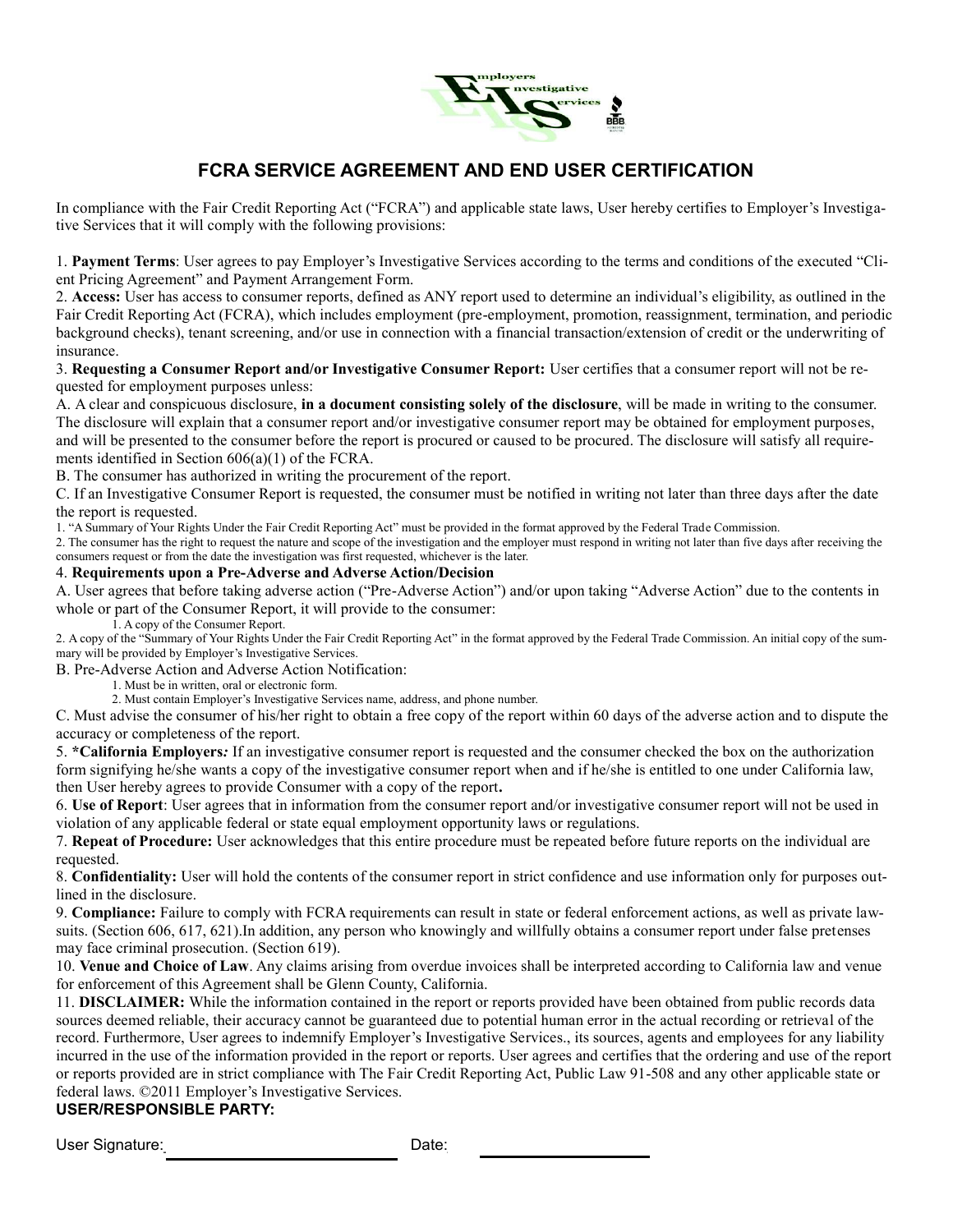

# **SERVICE ADDENDUM – CRIMINAL DATABASE SEARCHES**

This agreement constitutes an addendum to the FCRA Service Agreement between the Client and Employers Investigative Services. By signing this agreement, the subscriber acknowledges that the information obtained from any database including Statewide Criminal Database Searches or National Criminal Database Searches, or any other search not performed on a county level, is comprised of information obtained from various government agencies throughout the country. The content of these database searches is subject to change with or without notice. A complete list of the agencies providing information to these databases is available by customer request.

Employer's Investigative Services will only provide this search serve as an adjunct to county criminal record searches. The information included in the subject report is amassed from database sources which may not contain all current information pertaining to individuals and events. *Information contained in the subject report should not be the sole determining factor in the evaluation of an individual*. *Any information contained in the subject report should be verified through original court documents to establish the identity and status of the individual prior to any decision making process. No warranty as to the accuracy of the information from the database is stated or implied.*

Use of this information is pursuant to the terms and conditions of the existing Service Agreement.

THE CLIENT HEARBY AGREES TO ALLOW EMPLOYER'S INVESTIGATIVE SERVICES TO FOLLOW UP ANY POSSIBLE RECORDS LOCATED IN ANY DATABASE SEARCH WITHOUT FURTHER PERMISSION, BY CONDUCTING A COUNTY LEVEL SEARCH WHEN NEEDED. IF NO FOLLOW UP SEARCH IS CONDUCTED, IT IS HEARBY UNDERSTOOD THAT POSSIBLE RECORDS MAY NOT BE REPORTED BY THE C.R.A. (SEE PRICING AGREEMENT FOR DETAILS).

Client Signature: Date: Date: Date: Date: Date: Date: Date: Date: Date: Date: Date: Date: Date: Date: Date: Date: Date: Date: Date: Date: Date: Date: Date: Date: Date: Date: Date: Date: Date: Date: Date: Date: Date: Date: